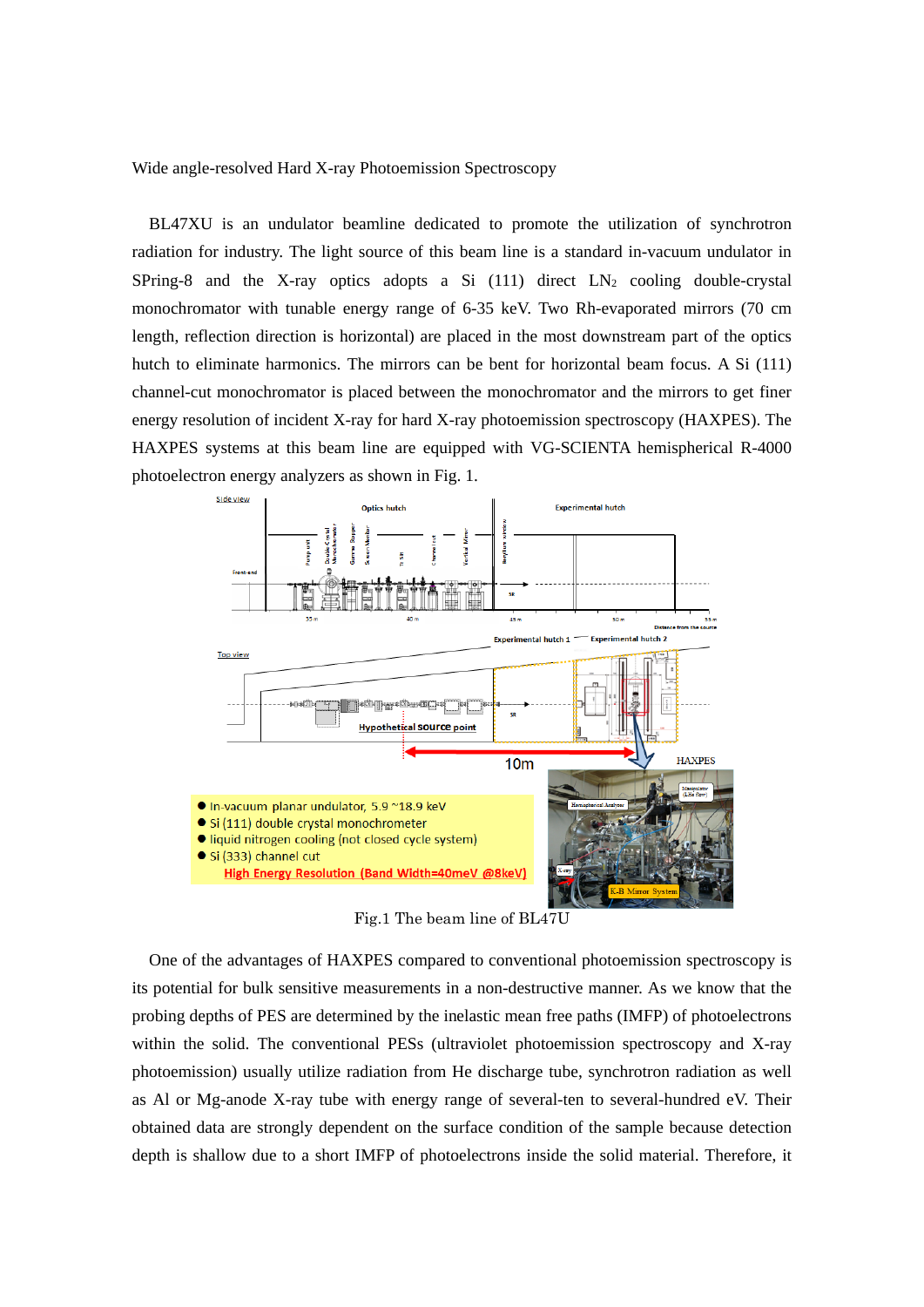has been difficult to observe bulk electronic states that contribute to the solid-state properties (as shown in Fig. 2). One of the solutions for this is so-called depth-profiling with sputtering. However there is a concern about property changes during the sputtering process. The 3<sup>rd</sup> generation synchrotron radiation of SPring-8 with undulator light source enable us to use high brilliant (photon flux  $\sim 10^{11}$  photons/sec) hard X-ray (6-8 keV) for high excitation energy photoemission spectroscopy. The large detection depth of several tens of nanometers (typically, as around 20 nm for 8 keV) is sufficient for the observation of bulk electronic states. Besides standard bulk-sensitive measurements, one can also get deeper core levels as well as a surface-to-bulk profile of electronic states in angle-dependent photoemission spectroscopy experiments where probing depth can be controlled by changing the detection angle of photoelectrons to the sample surface.



Fig. 2 Advantages of HAXPES

 The variable depth analysis of electronic properties provided by HAXPES has realized various applications both in basic and applied research fields. Recently, a wide angle-resolved hard X-ray photoemission spectroscopy using an objective lens has realized at BL47XU in SPring-8. The objective lens system originally developed to investigate the variable the depth profile at once without rotating the sample angle along the incidence X-ray. The aim of this course is to learn the principle of HAXPES and gain experience of measuring the core level photoemission spectra using the objective lens system with angular resolving capability. Participants will learn how we can realize wide angle-resolved HAXPES to study the depth analysis of electronic structures in buried interface layers.